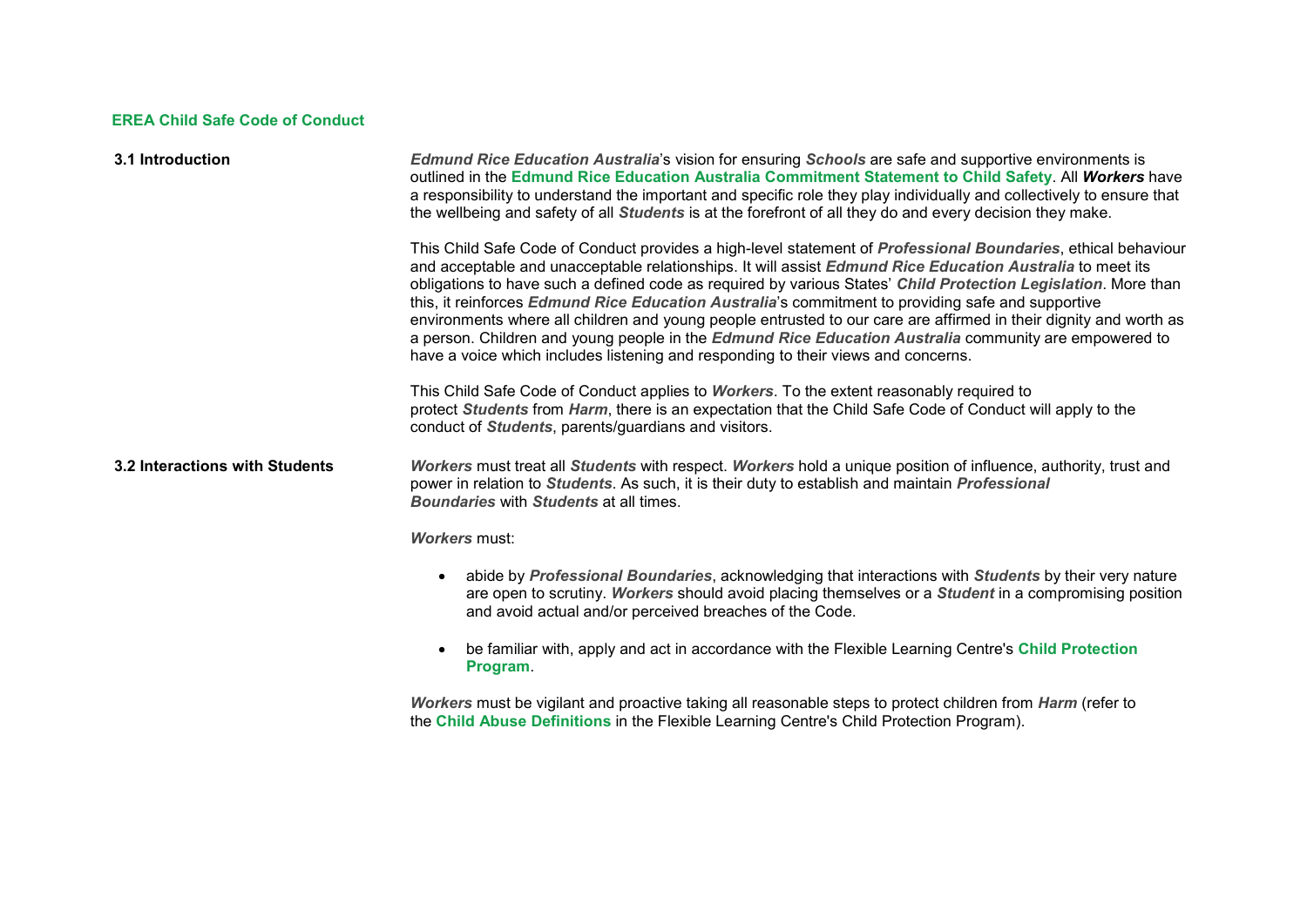**3.3 Professional Boundaries** *[Workers](https://wollongongflc.cspace.net.au/CodeofConductDefinitions)* must be conscious that their position places significant obligations on them including a requirement to maintain *[Professional Boundaries](https://wollongongflc.cspace.net.au/CodeofConductDefinitions)*. Interactions with *[Students](https://wollongongflc.cspace.net.au/CodeofConductDefinitions)* can extend beyond the *[School](https://wollongongflc.cspace.net.au/CodeofConductDefinitions)* setting, including outside of *[School](https://wollongongflc.cspace.net.au/CodeofConductDefinitions)* hours, outside of *[School](https://wollongongflc.cspace.net.au/CodeofConductDefinitions)* grounds and by any medium of *[Technology](https://wollongongflc.cspace.net.au/CodeofConductDefinitions)* (including social media).

> *[Workers](https://wollongongflc.cspace.net.au/CodeofConductDefinitions)* must ensure that social interactions with *[Students](https://wollongongflc.cspace.net.au/CodeofConductDefinitions)* do not give grounds for allegations against them. *[Workers](https://wollongongflc.cspace.net.au/CodeofConductDefinitions)* must not initiate or develop a relationship with any *[Student](https://wollongongflc.cspace.net.au/CodeofConductDefinitions)* that is or can be perceived or misinterpreted as having a personal rather than a professional element.

*[Professional Boundaries](https://wollongongflc.cspace.net.au/CodeofConductDefinitions)* between a *[Worker](https://wollongongflc.cspace.net.au/CodeofConductDefinitions)* and a *[Student](https://wollongongflc.cspace.net.au/CodeofConductDefinitions)* may be compromised by *[Workers](https://wollongongflc.cspace.net.au/CodeofConductDefinitions)*:

- treating a *[Student](https://wollongongflc.cspace.net.au/CodeofConductDefinitions)* with favouritism, or perceived favouristim (ie. by the offering or gifts or special treatment for specific *[Students](https://wollongongflc.cspace.net.au/CodeofConductDefinitions)*);
- attending parties or socialising with *[Students](https://wollongongflc.cspace.net.au/CodeofConductDefinitions)* outside of organised *School* events (without parent/guardian permission);
- sharing personal details about their private life with *[Students](https://wollongongflc.cspace.net.au/CodeofConductDefinitions)*; or
- meeting with *[Students](https://wollongongflc.cspace.net.au/CodeofConductDefinitions)* outside of *[School](https://wollongongflc.cspace.net.au/CodeofConductDefinitions)* hours without permission from the *[School](https://wollongongflc.cspace.net.au/CodeofConductDefinitions)*.

Further to this, *[Workers](https://wollongongflc.cspace.net.au/CodeofConductDefinitions)* must:

- not engage in open discussions of an adult nature in the presence of, or which may be overhead by, *[Students](https://wollongongflc.cspace.net.au/CodeofConductDefinitions)*.
- avoid, as far as possible, situations where they are alone with a *[Student](https://wollongongflc.cspace.net.au/CodeofConductDefinitions)*. In such situations Workers must adhere to the prescribed *[School Policy](https://wollongongflc.cspace.net.au/CodeofConductDefinitions)* with specific reference to working alone with a *[Student](https://wollongongflc.cspace.net.au/CodeofConductDefinitions)*.
- endeavour not to drive a *[Student](https://wollongongflc.cspace.net.au/CodeofConductDefinitions)* in their car unless they have parental permission and do so in accordance with *[School Policies](https://wollongongflc.cspace.net.au/CodeofConductDefinitions)*
- only engage in paid tutoring or coaching of *[Students](https://wollongongflc.cspace.net.au/CodeofConductDefinitions)* outside of *[School](https://wollongongflc.cspace.net.au/CodeofConductDefinitions)* hours in accordance with *[School Policies](https://wollongongflc.cspace.net.au/CodeofConductDefinitions)*.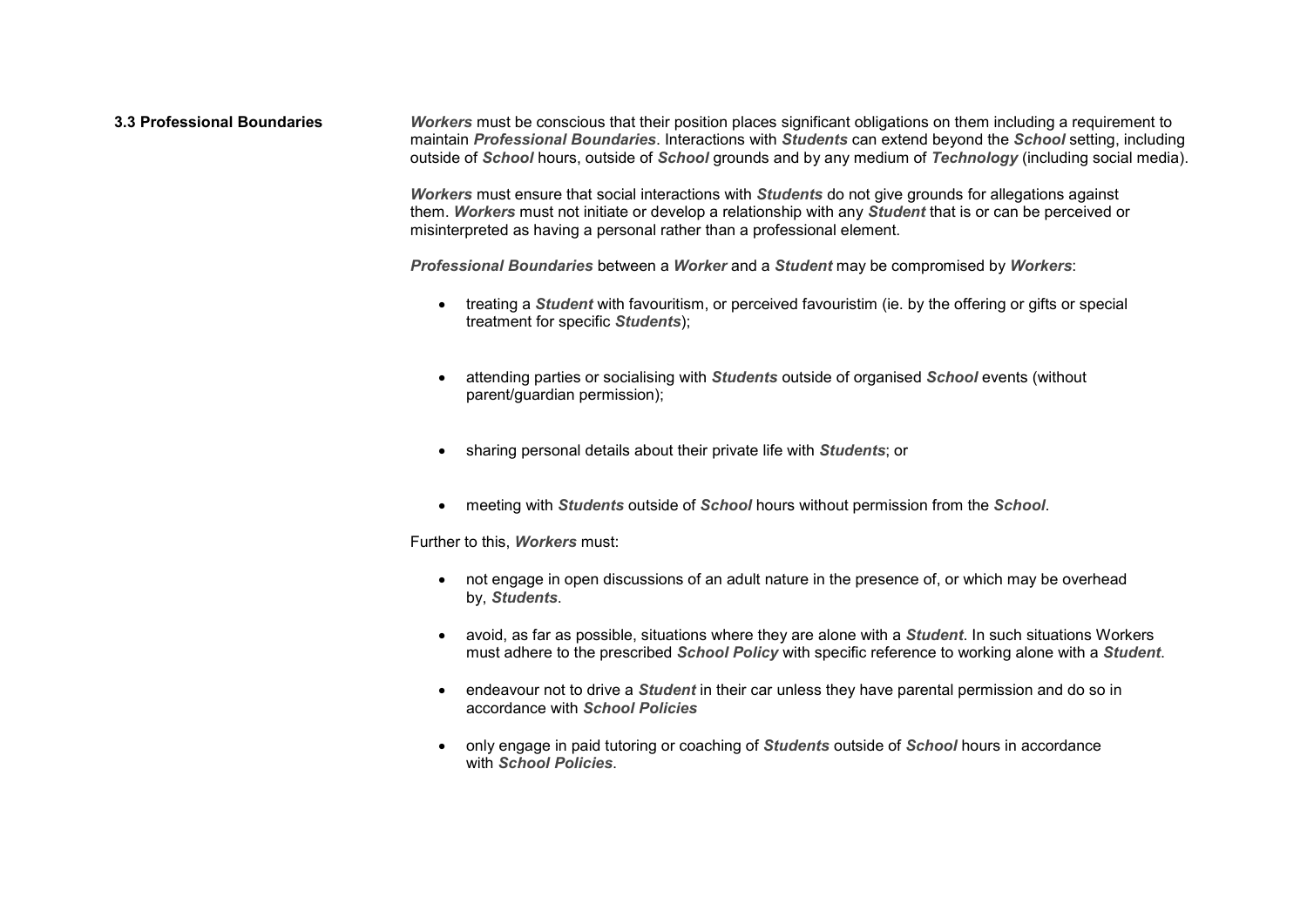|                                                    | Workers must be aware that the Code applies regardless of:                                                                                                                                                                                                                                                                                                                                                                                                                                                                                            |
|----------------------------------------------------|-------------------------------------------------------------------------------------------------------------------------------------------------------------------------------------------------------------------------------------------------------------------------------------------------------------------------------------------------------------------------------------------------------------------------------------------------------------------------------------------------------------------------------------------------------|
|                                                    | the location of where an interaction occurs, whether during or outside <i>School</i> grounds or during or<br>outside School hours.                                                                                                                                                                                                                                                                                                                                                                                                                    |
|                                                    | a Student's age.                                                                                                                                                                                                                                                                                                                                                                                                                                                                                                                                      |
|                                                    | a Student's consent.                                                                                                                                                                                                                                                                                                                                                                                                                                                                                                                                  |
|                                                    | the consent of parents/guardians and families.<br>circumstances in which a <i>Student</i> initiates an interaction or relationship between the <i>Worker</i> and<br>the Student.                                                                                                                                                                                                                                                                                                                                                                      |
| 3.4 Grooming                                       | Workers must not engage in Grooming or Grooming Behaviours (refer to the definition of Grooming in the<br>Flexible Learning Centre's Child Protection Program). Sexual interaction, including Sexual<br>Misconduct and Sexual Offences, between Workers and Students is never appropriate and is always<br>unlawful, whether consensual, non-consensual or condoned by parents/guardians.                                                                                                                                                             |
|                                                    | Workers should be aware that where a relationship develops with an ex-Student, their employer is entitled to<br>consider whether the Worker's actions suggest/suggested an abuse of their position as a staff member including<br>if Professional Boundaries between the Worker and the Student were infringed. A judgment that abuse of their<br>position has occurred would constitute Serious Misconduct and may result in the Worker's employment being<br>terminated, together with mandated reporting to appropriate child protection agencies. |
| 3.5 Personal Relationships with<br><b>Students</b> | Where personal relationships with <i>Students</i> such as family relationships and close friendship networks may<br>exist, questions of Conflict of Interest may arise and Professional Boundaries may be tested.                                                                                                                                                                                                                                                                                                                                     |
|                                                    | Where such a situation may arise, a Worker is expected to:                                                                                                                                                                                                                                                                                                                                                                                                                                                                                            |
|                                                    | be appropriately diligent in developing and maintaining <i>Professional Boundaries</i>                                                                                                                                                                                                                                                                                                                                                                                                                                                                |
|                                                    | take steps to ensure any potential Conflict of Interest is avoided                                                                                                                                                                                                                                                                                                                                                                                                                                                                                    |
|                                                    | comply with the School's Policy to make relevant disclosures to the Child Safety Officer (or equivalent)<br>and/or the Network Principal.                                                                                                                                                                                                                                                                                                                                                                                                             |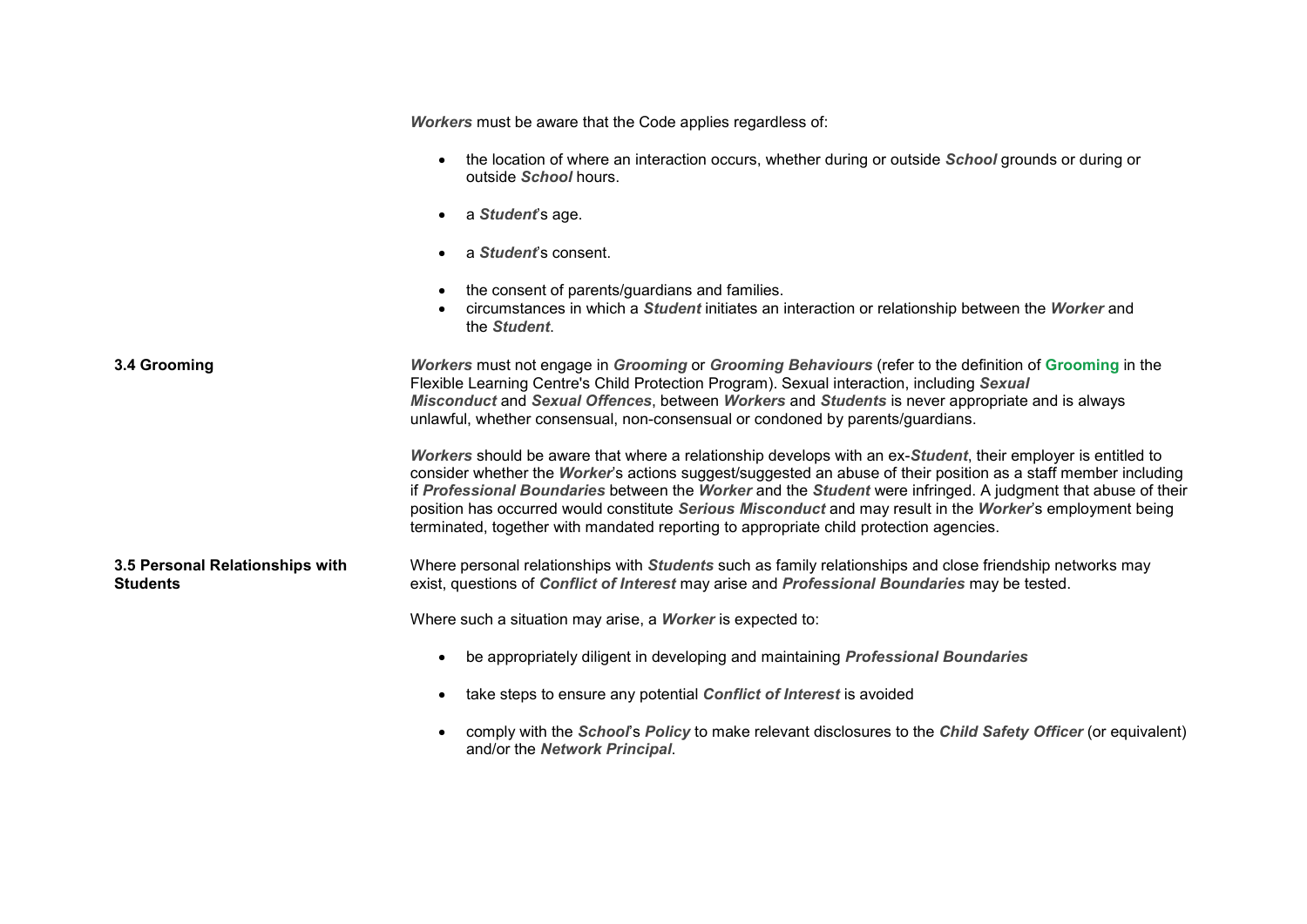| <b>3.6 Behaviour Education</b>                 | Student behaviour education practices in Edmund Rice Education Australia Schools aim to facilitate the<br>development and experience of responsible self-discipline amongst Students and to promote the well-being,<br>safety and effective management of the School community.<br>Workers should use positive and affirming language towards Students, and create open, safe and supportive<br>environments where Students are encouraged to interact, socialise and "have a say". Workers must develop and<br>use effective, consistent and appropriate behaviour education strategies in day to day interactions with Students.<br>These strategies should include clear, consistent and published methods of dealing with inappropriate<br>behaviours. These strategies should reflect and apply the values of Edmund Rice Education Australia and be<br>developed in accordance with relevant Policies and Disability Standards, where applicable.<br>Students who display recurring challenging behaviours, particularly unsafe behaviours, should be referred to the<br>appropriate person (consistent with the Flexible Learning Centre's Student Management Policy).<br>Workers should exercise prudent judgement and intervene when Students are engaging in bullying behaviour<br>towards others or acting in a humiliating or vilifying way (consistent with a School's Student Management Policy).<br>All forms of Corporal Punishment are prohibited. The use of any form of child abuse, corporal punishment or<br>other degrading punishment is explicitly forbidden. |
|------------------------------------------------|---------------------------------------------------------------------------------------------------------------------------------------------------------------------------------------------------------------------------------------------------------------------------------------------------------------------------------------------------------------------------------------------------------------------------------------------------------------------------------------------------------------------------------------------------------------------------------------------------------------------------------------------------------------------------------------------------------------------------------------------------------------------------------------------------------------------------------------------------------------------------------------------------------------------------------------------------------------------------------------------------------------------------------------------------------------------------------------------------------------------------------------------------------------------------------------------------------------------------------------------------------------------------------------------------------------------------------------------------------------------------------------------------------------------------------------------------------------------------------------------------------------------------------------------------------------------------------------|
| 3.7 Physical Contact with Students:<br>General | Workers are required to develop and exercise prudent judgment and sensitivity regarding appropriate physical<br>interactions with Students.<br>Edmund Rice Education Australia expects that when physical contact with a Student is necessary within the<br>teaching/learning experience, Workers must exercise caution to ensure that the contact is appropriate and<br>acceptable for the duty to be performed. Examples of situations where physical contact with a Student may be<br>necessary, beneficial and/or supportive include:<br>assisting Students with special needs, for example to allow a Student to engage with a<br>teaching/learning experience or the curriculum in general in accordance with School Policies and<br>Disability Standards.<br>assessing a <i>Student</i> who is injured or ill. One should advise the <i>Student</i> of what they intend to do and,<br>where possible, seek the Student's consent and have a colleague present.<br>teaching sport, music and other activities where physical handling of a <i>Student</i> is required to<br>demonstrate a particular action or skill.                                                                                                                                                                                                                                                                                                                                                                                                                                                           |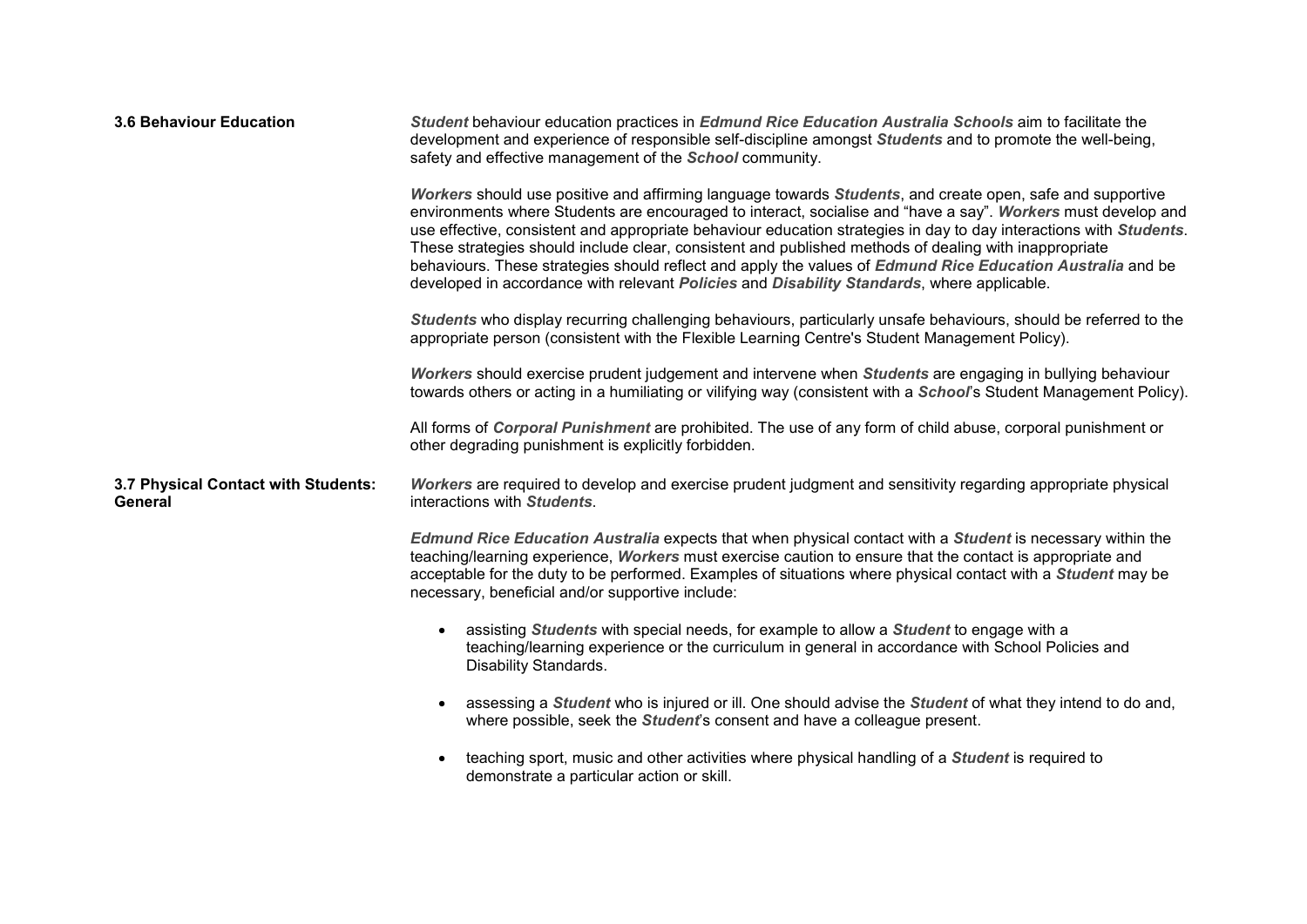- comforting in a pastoral manner an upset *[Student](https://wollongongflc.cspace.net.au/CodeofConductDefinitions)*.
- guiding a *[Student](https://wollongongflc.cspace.net.au/CodeofConductDefinitions)* in a non-threatening manner.
- using a gentle tap on a *[Student](https://wollongongflc.cspace.net.au/CodeofConductDefinitions)*'s shoulder to gain his/her attention after verbal requests were unsuccessful.
- restraining a *[Student](https://wollongongflc.cspace.net.au/CodeofConductDefinitions)* when the *[Student](https://wollongongflc.cspace.net.au/CodeofConductDefinitions)*, other *[Students](https://wollongongflc.cspace.net.au/CodeofConductDefinitions)*, *[Workers](https://wollongongflc.cspace.net.au/CodeofConductDefinitions)* or others are being harmed or are in imminent danger of being harmed.

• a congratulatory handshake or pat on the back. *[Edmund Rice Education Australia](https://wollongongflc.cspace.net.au/CodeofConductDefinitions)* expects that any physical contact as referred to in the above examples:

- is only acceptable if the contact is reasonable for the purpose of the management or care of the *[Student](https://wollongongflc.cspace.net.au/CodeofConductDefinitions)*.
- must be appropriate given the age, maturity, health or other characteristics of the *[Student](https://wollongongflc.cspace.net.au/CodeofConductDefinitions)*.
- should be consistent with any individual behaviour education plan in place for that *[Student](https://wollongongflc.cspace.net.au/CodeofConductDefinitions)*.

## **3.8 Physical Contact with Students: Risk and Response**

As any physical intervention involves some risk of injury, *[Workers](https://wollongongflc.cspace.net.au/CodeofConductDefinitions)* must weigh this risk against the risks involved in failing to physically intervene when it may be warranted. Intervention may be warranted when a *[Student](https://wollongongflc.cspace.net.au/CodeofConductDefinitions)*, other *[Students](https://wollongongflc.cspace.net.au/CodeofConductDefinitions)*, *[Workers](https://wollongongflc.cspace.net.au/CodeofConductDefinitions)* or others are being harmed or are in imminent danger of being harmed. Such interventions should be employed as measures of last resort required to ensure safety and protection (ie. physical interventions, including physical restraints, removals or escorts) or to contain and/or control the behaviour of *[Students](https://wollongongflc.cspace.net.au/CodeofConductDefinitions)* in circumstances such as:

- a *[Student](https://wollongongflc.cspace.net.au/CodeofConductDefinitions)* attacking a *[Worker](https://wollongongflc.cspace.net.au/CodeofConductDefinitions)* or third party.
- a *[Student](https://wollongongflc.cspace.net.au/CodeofConductDefinitions)* attacking another *[Student](https://wollongongflc.cspace.net.au/CodeofConductDefinitions)*.
- *[Students](https://wollongongflc.cspace.net.au/CodeofConductDefinitions)* physically fighting.
- a *[Student](https://wollongongflc.cspace.net.au/CodeofConductDefinitions)* causing, or at risk of causing, injury to themselves or others.
- a *[Student](https://wollongongflc.cspace.net.au/CodeofConductDefinitions)* misusing dangerous materials, substances or objects where it is likely that this will cause imminent *[Harm](https://wollongongflc.cspace.net.au/CodeofConductDefinitions)*.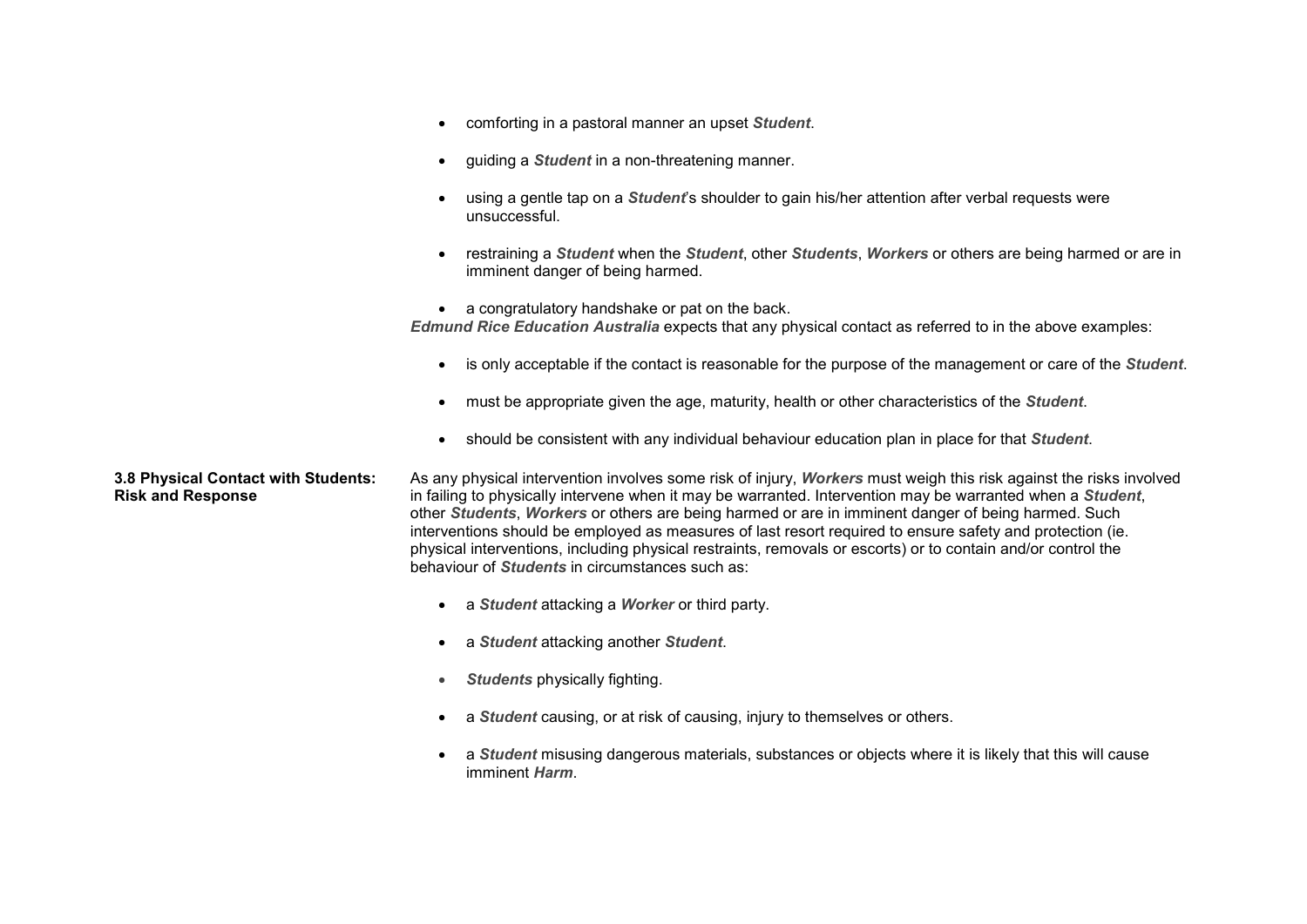|                       | a Student placing themselves (deliberately or inadvertently) in a dangerous situation.                                                                                                                                                                                                    |
|-----------------------|-------------------------------------------------------------------------------------------------------------------------------------------------------------------------------------------------------------------------------------------------------------------------------------------|
|                       | a Student being attacked by a third party.<br>$\bullet$                                                                                                                                                                                                                                   |
|                       | All Workers using physical interventions are responsible and accountable for the manner in which they exercise<br>that authority. Workers must report all physical interventions to the Principal or Deputy Principal. Principals<br>would then report the same to the Regional Director. |
|                       | NB. The same physical contact guidelines apply during off-campus excursions and camps. School Excursion<br>Policies may reference additional guidelines (ie. in the case of dormitory supervision).                                                                                       |
| 3.9 Use of Technology | Workers are expected to adhere to the following guidelines regarding electronic communications<br>with Students (consistent with any School Acceptable Usage and Social Media Policies):                                                                                                  |
|                       | all use of Technology should be for educational purposes or for the organisation of co-curricular events;                                                                                                                                                                                 |
|                       | all email communication between Workers and Students should be via the School email system and<br>reflect the Professional Boundaries between Worker and Student:                                                                                                                         |
|                       | all online contact between Workers and Students should be via School systems and reflect<br>the Professional Boundaries between Workers and Student;                                                                                                                                      |
|                       | Workers should ordinarily not give out their personal telephone numbers to Students. In cases where<br>this is necessary, contact by personal telephone numbers must reflect the <i>Professional</i><br><b>Boundaries between Worker and Student:</b>                                     |
|                       | Workers should not exchange personal social media or instant messenger account details<br>$\bullet$<br>with Students or accept friend/follow requests or engage in any contact via social media or instant<br>messaging;                                                                  |
|                       | Workers should not exchange personal pictures with Students;<br>$\bullet$                                                                                                                                                                                                                 |
|                       | Workers should not take or publish (including online) photos, movies or recordings of<br>a Student without School authority; and                                                                                                                                                          |